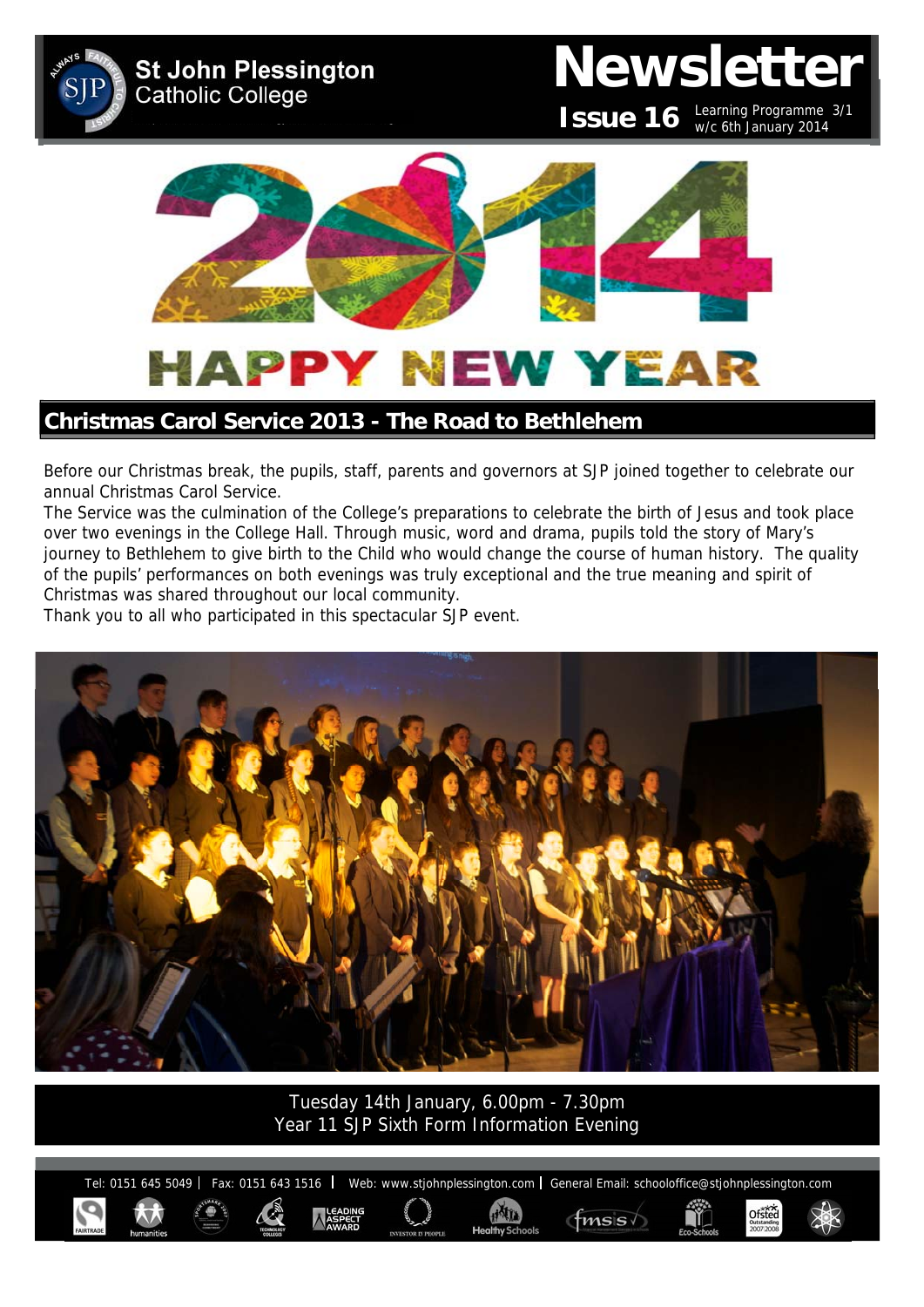## **Swimming Gala**

On Thursday 12th December, SJP entered a swimming team into the Wirral School Girls Swimming Gala against Wirral Grammar, Birkenhead Academy, Weatherhead, Woodchurch and West Kirby Grammar. The mixed Year 7/8/9 team consisted of Amy Head, Helen Nielsen-Scott, Maria Nielsen-Scott, Holly Moore, Leona Breen and Ellie Stevens who performed brilliantly. There were some fantastic races, with a special mention to Holly Moore who won the 50m Breast Stroke. The girls also came  $2^{nd}$  in the Junior Medley Relay. We are very proud of all the girls who represented SJP superbly. We look to continue the team's success at future events. Well done girls!



## **Basketball News**

The Year 7 Basketball Team played a friendly match against a traditionally strong Woodchurch side on Tuesday 17th December.



Led by Captain Ivan Garner, the Year 7 boys played

extremely well and through sheer hard work, managed to pull off an exceptional victory, winning 20-4. An outstanding performance. Well done!

# **Literacy Corner**

## Welcome back!

### January Birthday Word Search

All these famous people were born in January. Can you find them all?

For a bonus prize, can you find out what all these people were famous for?



**ISAAC ASIMOV JRR TOLKIEN ISAAC NEWTON ELVIS PRESLEY BEN FRANKLIN MARTIN L KING MOZART JOAN OF ARC R NIXON EDGAR A POE** 

Please see Mrs Connolly with your answers

# **Attendance 16/12/13 - 20/12/13**

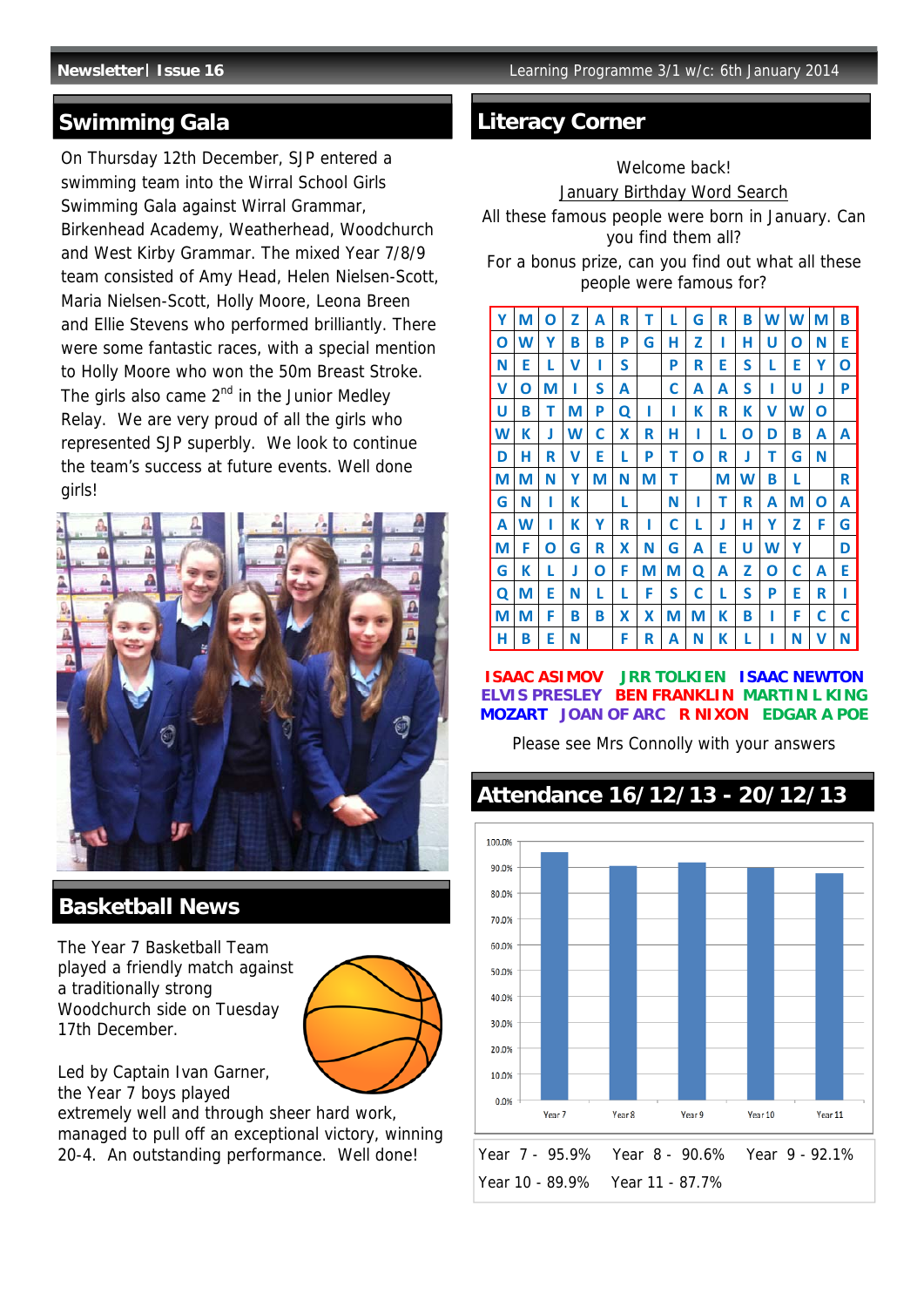# **Language Corner**

## **¡Vamos a comer!**

Vamos a preparar una pizza para la cena. ¿Qué son los ingredientes normales para una pizza? Elige los cinco ingredientes correctos.



**Pollo Manzana Naranja Patatas Fritas Pimiento Cebolla Azúcar Champiñones Salsa Limonada Plátano Chocolate**  \_\_\_\_\_\_\_\_\_\_\_\_\_\_\_\_\_\_\_\_\_\_\_\_\_\_\_\_\_\_\_\_\_\_\_\_\_\_\_\_\_\_\_\_

\_\_\_\_\_\_\_\_\_\_\_\_\_\_\_\_\_\_\_\_\_\_\_\_\_\_\_\_\_\_\_\_\_\_\_\_\_\_\_\_\_\_\_\_ \_\_\_\_\_\_\_\_\_\_\_\_\_\_\_\_\_\_\_\_\_\_\_\_\_\_\_\_\_\_\_\_\_\_\_\_\_\_\_\_\_\_\_\_

Do you know what you've put on your pizza? Write the English next to your ingredients if you know!

The first 5 correct pizzas shown to Mr Passmore will receive House Points!

## **World Film Club**

Don't Forget World Film Club on Wednesday! Get your passes this Wednesday at breaktime from MFI<sub>3</sub>.

Don't miss out!



## **Coming Up**

- Tuesday 14th January, 6.00pm 7.30pm Year 11 SJP Sixth Form Information Evening.
- Friday 24th January SJP Industry Day, Year 9 and Sixth Form.
- Saturday 25th January Book sale and coffee morning - Swaziland Fundraiser.
- Tuesday 28th January, 7.00pm PTA Meeting in the College Staff Room. All welcome.

# **Sixth Form Revision & Coursework Support Timetable from January 2014**

| Monday                           | Tuesday                                                                                                                                                                                                                                                                                                                                              | Wednesday                                                                                                                                                                                      | Thursday                                                                                                                                                                                                                                              | Friday          |
|----------------------------------|------------------------------------------------------------------------------------------------------------------------------------------------------------------------------------------------------------------------------------------------------------------------------------------------------------------------------------------------------|------------------------------------------------------------------------------------------------------------------------------------------------------------------------------------------------|-------------------------------------------------------------------------------------------------------------------------------------------------------------------------------------------------------------------------------------------------------|-----------------|
| <b>Independent Study</b><br>Time | English Comb & Lit<br><b>AS Psychology</b><br>AS Sociology (wk1)<br>A2 Sociology (wk2)<br><b>AS Biology</b><br><b>AS Chemistry</b><br>A2 Applied Science<br><b>AS Geography</b><br><b>AS History</b><br><b>AS Media</b><br><b>World Development</b><br>Health & Social Care<br>A <sub>2</sub> R <sub>E</sub><br>Art<br>DT<br><b>ICT</b><br><b>PE</b> | English Comb & Lit<br>AS French<br>A2 Spanish<br>Physics<br>Chemistry<br><b>AS Religious Studies</b><br><b>Maths</b><br>A2 Biology<br>DT<br><b>ICT</b><br><b>PE</b><br><b>Business Studies</b> | English Comb & Lit<br>A2 Psychology<br>Performing Arts<br><b>Physics</b><br><b>AS Science Applied</b><br><b>Maths</b><br>A2 History<br>A2 Media<br><b>Health &amp; Social Care</b><br>Art<br>DT<br><b>ICT</b><br><b>PE</b><br><b>Business Studies</b> | <b>PE</b><br>DT |

You are advised to attend all after school (3.20pm – 4.30pm) sessions, where possible, to maximise your potential to achieve your best possible grade